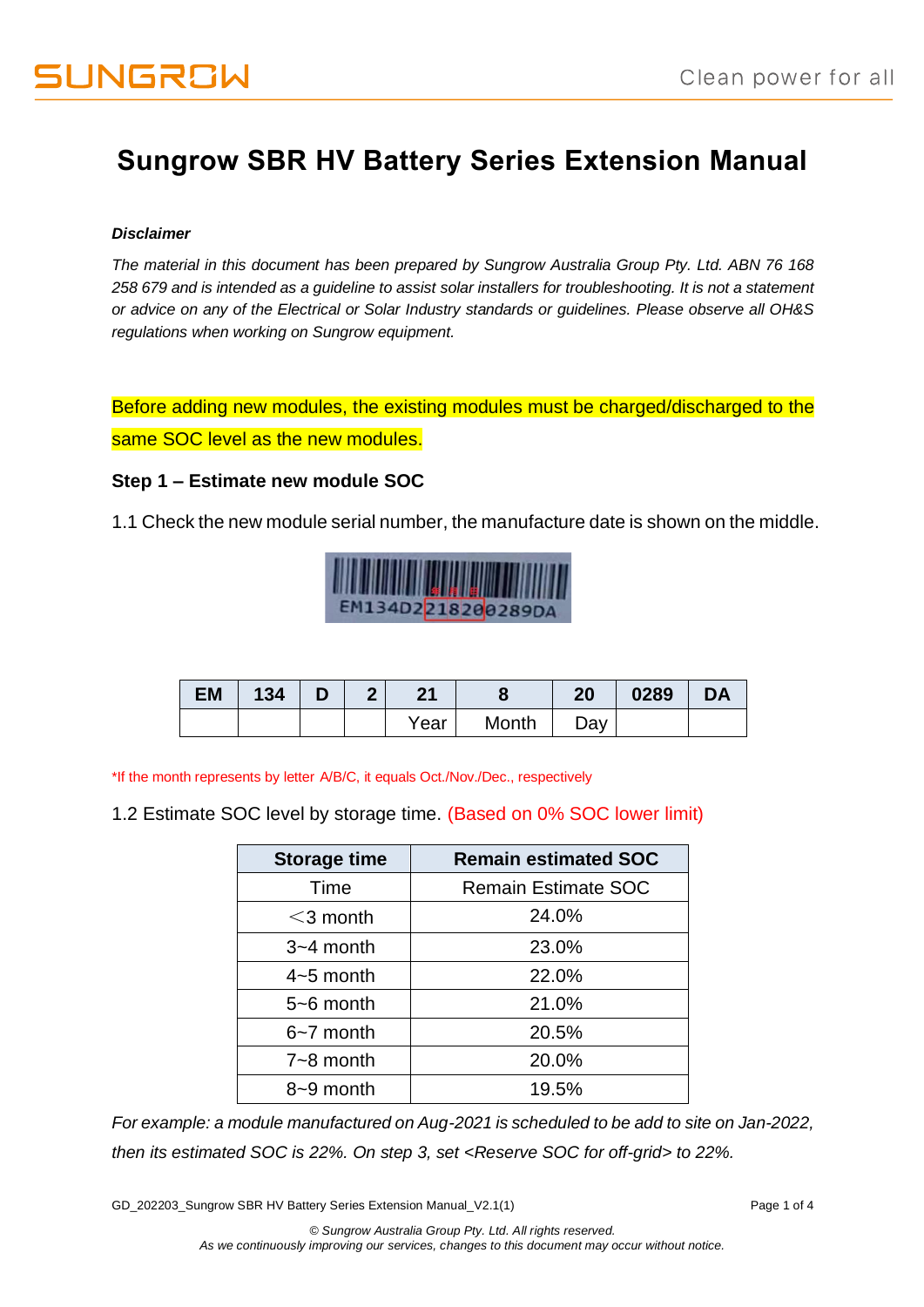# **JUNGROW**

# **Step 2 – Charge existing modules to full**

Log in installer account on iSolarCloud app, go to Plant – Device – Select inverter – Advanced Setting – Energy Management Parameters – set

- 1. Set the battery SOC lower limit to 0 and upper limit to 100%
- 2. Energy Management Mode: Compulsory
- 3. Charging/discharging command: Charge
- 4. Charging/discharging power: 5kw (varied by system)

Apply setting, then wait till battery charged to 100%.



GD\_202203\_Sungrow SBR HV Battery Series Extension Manual\_V2.1(1) extension of the extension of the extension of the extension of the extension of the extension of the extension of the extension of the extension of the exte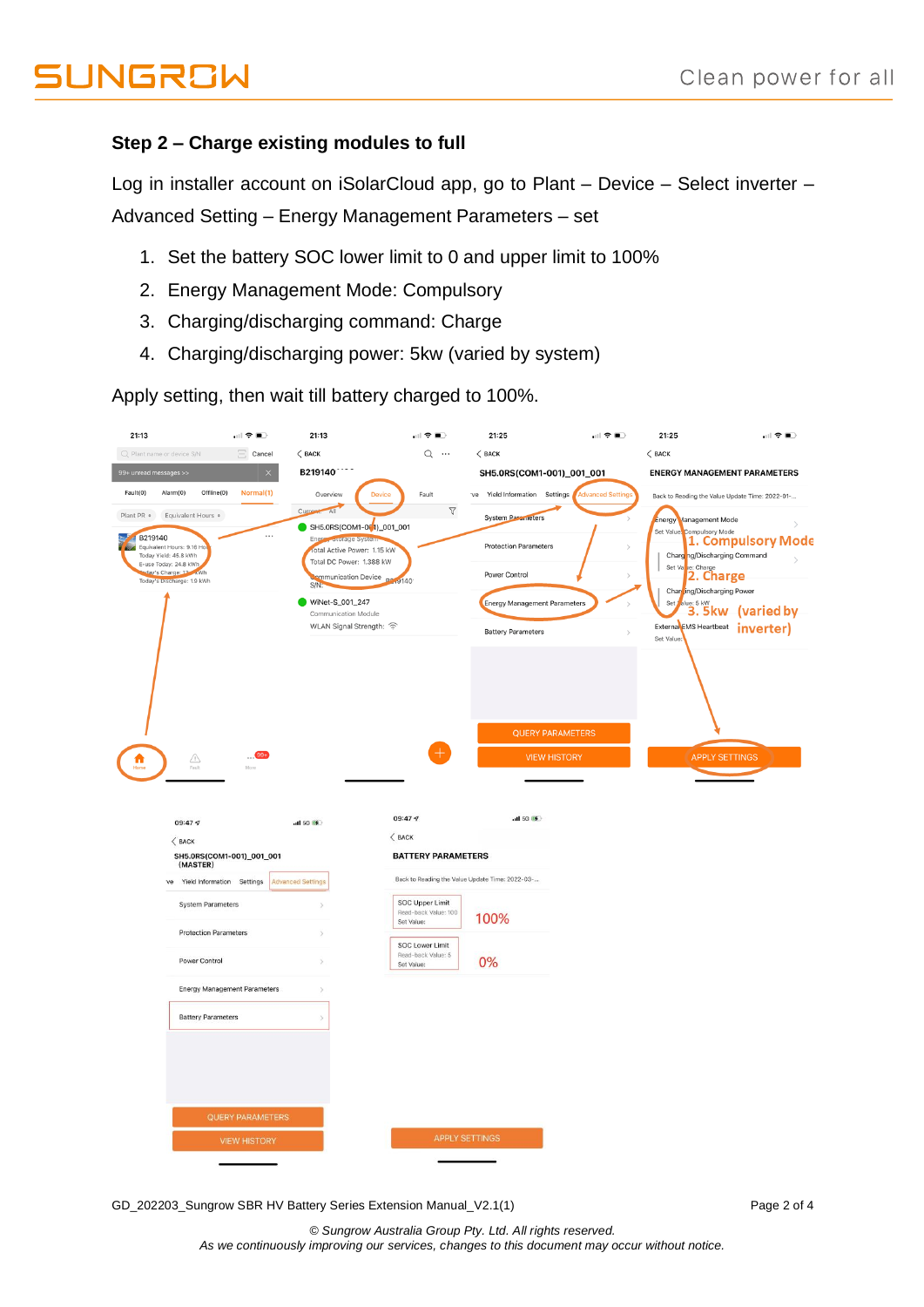# **Step 3 – Discharge existing modules to estimated SOC on step 1**

on iSolarCloud app, go to Plant – Device – Select inverter – Setting – Power control – Set

- 1. Backup Mode: Enable
- 2. Reserved Battery SOC for off-grid: 19.5%~24% based on step 1 calculation.

Apply setting, then go to Advanced settings – Energy management parameters – set

- 1. Energy Management Mode: Compulsory
- 2. Charging/discharging command: Discharge
- 3. Charging/discharging power: 5kw (varied by system)

Apply setting, turn off solar DC isolator, wait till battery discharged to set SOC.

| 21:18                               | .⊪ 우 ■ ○                                     | 21:19                                                               | …I T O                    | 21:25                                          | …I S ID                                                | 21:26                                               | 川幸田                |  |
|-------------------------------------|----------------------------------------------|---------------------------------------------------------------------|---------------------------|------------------------------------------------|--------------------------------------------------------|-----------------------------------------------------|--------------------|--|
| $\langle$ BACK                      |                                              | $\langle$ BACK                                                      |                           | $\langle$ BACK                                 |                                                        | $\langle$ BACK                                      |                    |  |
| SH5.0RS(COM1-001)_001_001           |                                              | <b>POWER CONTROL</b>                                                |                           | SH5.0RS(COM1-001)_001_001                      |                                                        | <b>ENERGY MANAGEMENT PARAMETERS</b>                 |                    |  |
| Yield Information<br>ve             | <b>J</b> dvanced Settings<br><b>Settings</b> | Back to Reading the Value Update Time: 2022-01-                     |                           | <b>Yield Information</b><br>ve                 | Settings<br><b>Advanced Setting</b>                    | Back to Reading the Value Update Time: 2022-01-     |                    |  |
| <b>Initial Grid</b>                 |                                              | <b>Connecting Time</b><br>Set Value:                                |                           | <b>System Parameters</b>                       |                                                        | Energ Management Mode<br>Set Val e: Compulsory Mode |                    |  |
| <b>System Parameters</b>            |                                              | <b>Reconnecting Time</b>                                            |                           | <b>Protection Parameters</b>                   |                                                        | Charging/Discharging Command                        | 1. Compulsory Mode |  |
| Protection Palameters               |                                              | Set Value:                                                          |                           | Power Control                                  |                                                        | Set alue: Discharge<br>2. Discharge                 |                    |  |
| Power Control                       |                                              | Backup Mode<br>Set Value: Enable<br>1. Backup: Enable               |                           | <b>Energy Management Parameters</b>            |                                                        | Charging/Discharging Power<br>Set Value: 5 kW       | 3.5kw (varied by   |  |
| <b>Energy Management Parameters</b> |                                              | Reserved Battery SOC for Off-Grid<br>Set V lue:<br>2. Reserved SOC: | <b>Battery Parameters</b> |                                                | External EMS Heartbeat <i>inverter</i> )<br>Set Value: |                                                     |                    |  |
|                                     |                                              |                                                                     | (estimated on step 1)     |                                                |                                                        |                                                     |                    |  |
| <b>QUERY PARAMETERS</b>             |                                              | <b>APPLY SETTINGS</b>                                               |                           | <b>QUERY PARAMETERS</b><br><b>VIEW HISTORY</b> |                                                        | <b>APPLY SETTINGS</b>                               |                    |  |
| <b>VIEW HISTORY</b>                 |                                              |                                                                     |                           |                                                |                                                        |                                                     |                    |  |
|                                     |                                              |                                                                     |                           |                                                |                                                        |                                                     |                    |  |

### **Step 4 – Add new modules**

Please refer to battery installation manual and user manual for more details.

### **Step 5 – Restore settings**

Go to Setting – Power control – Reserved battery SOC for off-grid, reset to original value. (Default value =  $0\%$ , recommended value =  $0\% \sim 20\%$ )

GD\_202203\_Sungrow SBR HV Battery Series Extension Manual\_V2.1(1) extension of the extension of 4